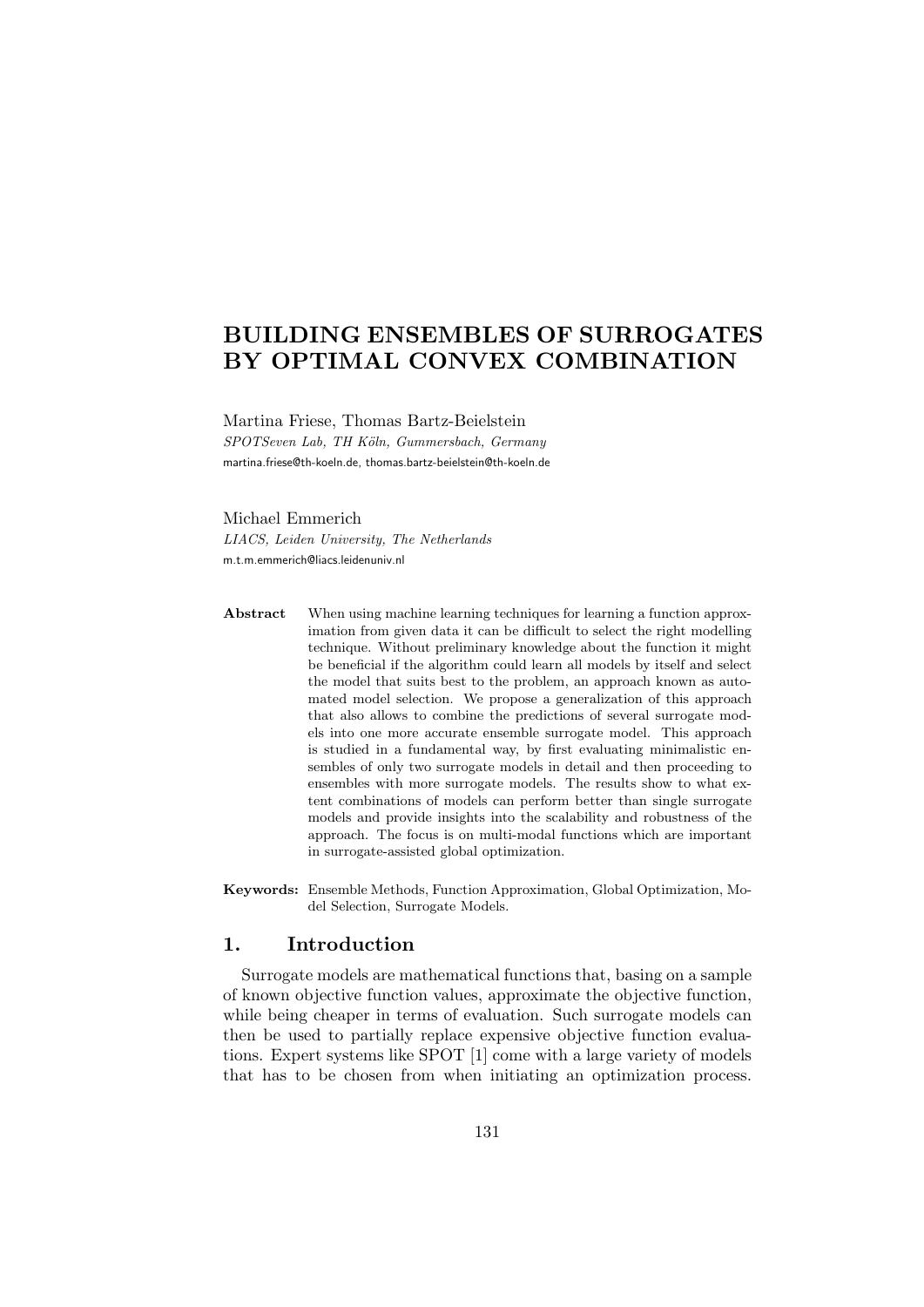The choice of the right model implies the quality of the the optimization process.

Often expert knowledge is needed to decide which model to select for a given problem. If there is no preliminary knowledge about the objective function it might be beneficial if the algorithm could learn all by itself which model suits best to the problem. This can be done by evaluating different models on test data a priori and using a statistical model selection approach to select the most promising model.

Some occurrences imply that there might also be a benefit in linearly combining predictors from several models into a more accurate predictor. In Fig. 1 such an occurrence is happening. Predictions with two different (Kriging) models are shown and results obtained by a convex combination of the predictors of these models. Different errors seem to be compensated by the combined model's predictions.



Figure 1: The black line marks the actual objective function value. The dots show the results obtained in a leave-one-out cross-validation. Blue and red dots mark the predictions of single models. The green dots shows predictions obtained with an optimal convex linear combination of the two predictors.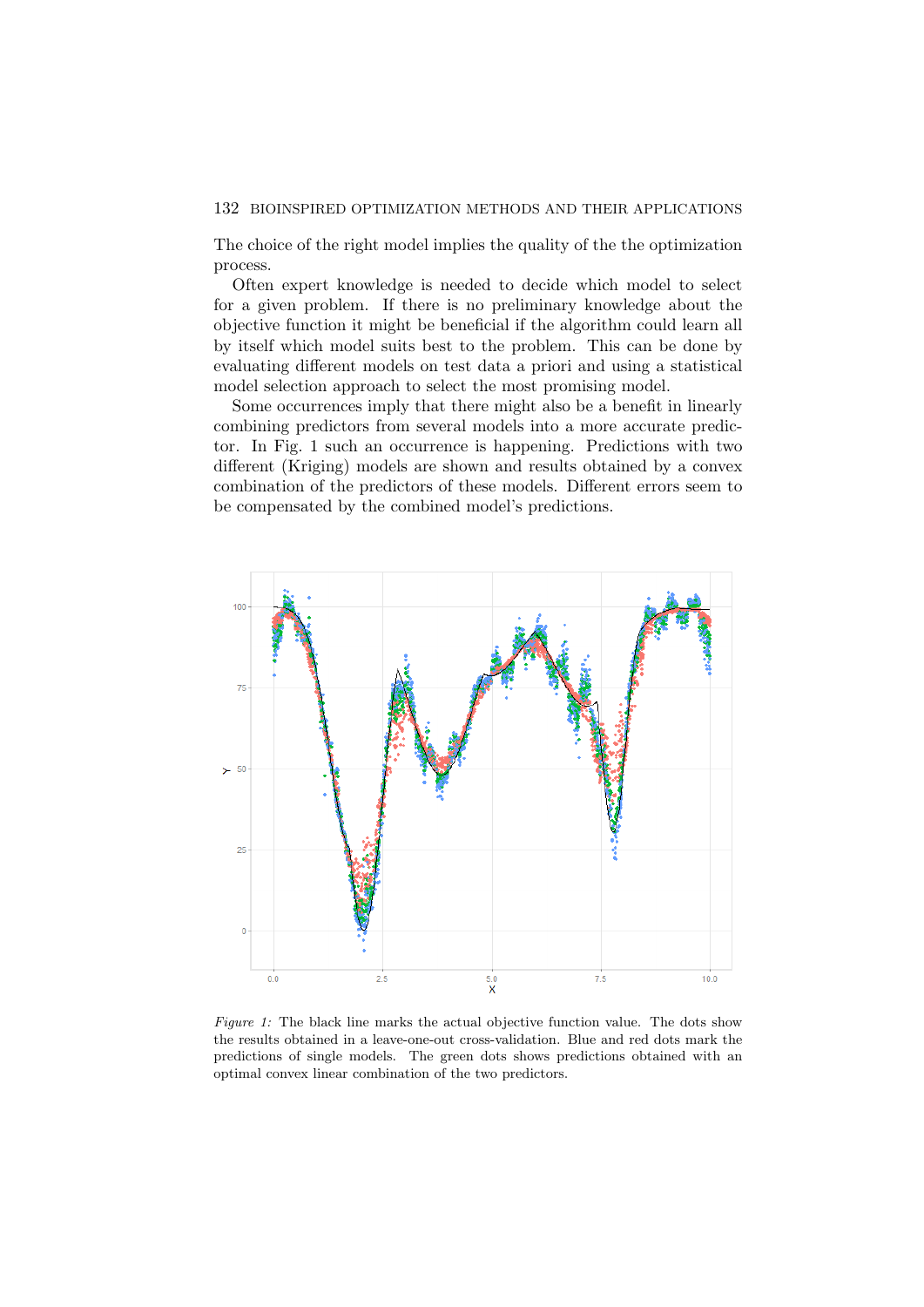Such occurrences show that a predictor based on a single modeling approach is not always the best choice. On the other hand, complicated expressions based on multiple predictors might not be a good choice, either, due to overfitting and lack of transparency. Using convex combinations of predictors from available models seems to be a 'smart' compromise. Given s surrogate models  $\hat{y}_i : \mathbb{R}^d \to \mathbb{R}, i = 1, \ldots, s$  and d the dimension of the search space, by a *convex combination of models* we understand a model given by  $\sum_{i=1}^{s} \alpha_i \hat{y}_i$  with  $\sum \alpha_i = 1$  and  $\alpha_i \geq 0, i = 1, \ldots, s$ . Finding an optimal convex combination of models can be viewed as a generalization of model selection, where selecting only one model is a special case. Convex combinations of predictors have also the advantage that they combine only predictions and can be used for heterogeneous model ensembles. The main research questions are:

- (Q-1) Can convex combinations of predictors improve as compared to (single) model selection?
- (Q-2) Given the answer is positive, what are explanations of the observed behavior?
- (Q-3) How can a system be build that finds the optimal convex combination of predictions on training data?

In order to answer these questions, detailed empirical studies are conducted, starting from simple examples and advancing to more complex ones. This paper follows a structure, where the discussion of experimental results follows directly the introduction of the modeling extensions.

## 2. General Approach and Related Work

To base a decision or build a prediction from multiple opinions is common practice in our everyday live. It happens in a democratic government, or when in TV shows the audience is asked for help. One also might use it when we try to build an opinion on a topic that is new to us. Naturally, such tools already found their way into statistical prediction and machine learning. In statistics and machine learning an ensemble is a prediction model from several models, aiming for better accuracy. A comprehensive introduction to ensemble-based approaches in decision making is given in [5] and [9]. Generally, there are two groups of ensemble approaches: the first group's approaches, the so-called single-evaluation approaches, only choose and build one single model, whereas the second group's approaches, the so-called multi-evaluation approaches, build all models, and use the derived information to decide which output to use. For each of these two approaches, several model selection strategies can be implemented. Well-known strategies are: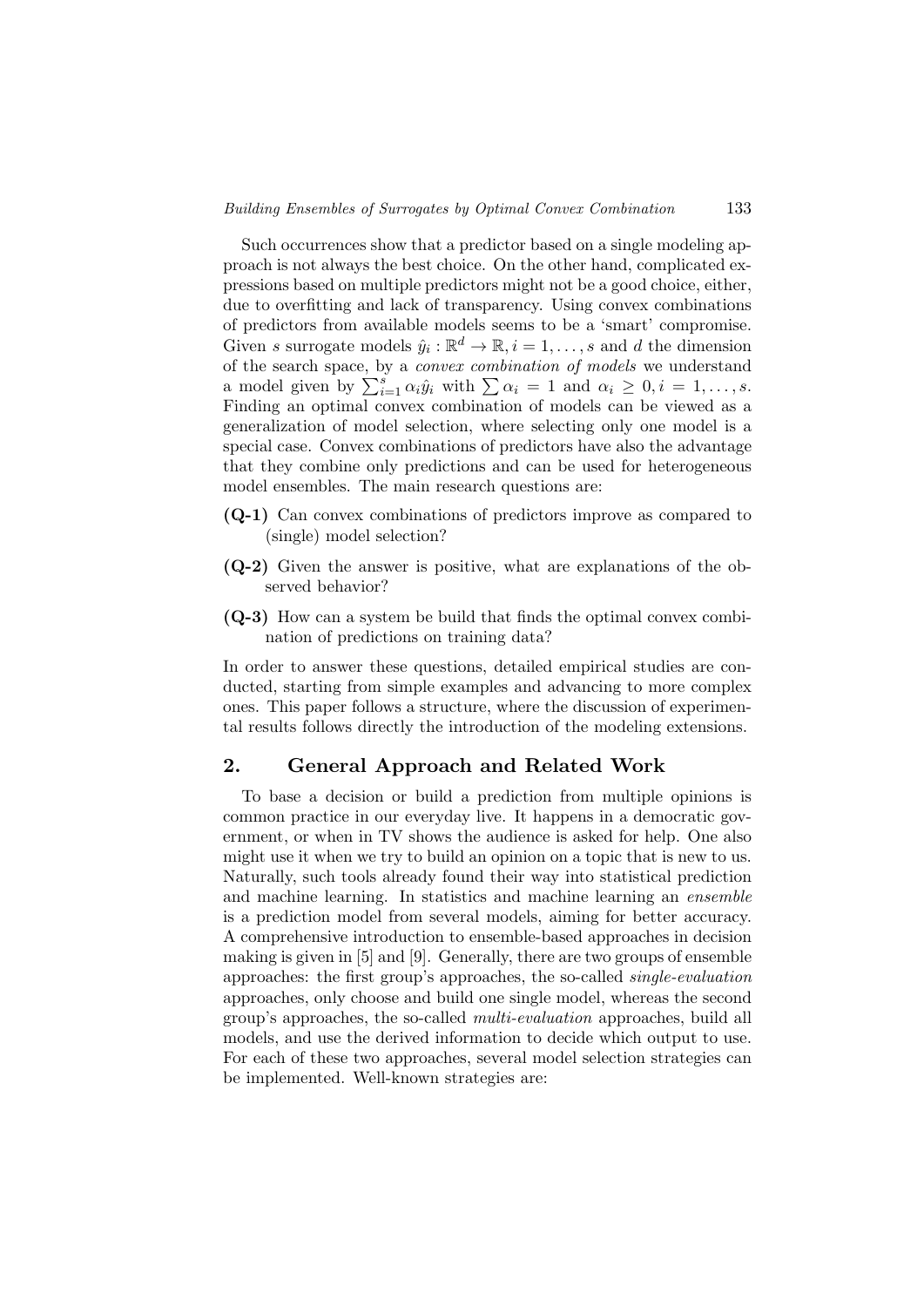### 134 BIOINSPIRED OPTIMIZATION METHODS AND THEIR APPLICATIONS

- Round robin and randomized choosing are the most simplistic implementations of ensemble-based strategies. In the former approach, the models are chosen in a circular order independent of their previously achieved gain. In the latter approach, the model to be used in each step is selected randomly from the list of available models. The previous success of the model is not a decision factor.
- Greedy strategies choose the model that provided the best function value so far, while the SoftMax strategy uses a probability vector, where each element represents the probability for a corresponding model to be chosen [13]. The probability vector is updated depending on the reward received for the chosen models.
- Ranking strategies try to combine the responses of all meta models to one response, where all meta models contributed to, rather than to choose one response.
- $\blacksquare$  Bagging combines results from randomly generated training sets and can also be used in function approximation, whereas
- $\blacksquare$  Boosting combines several weak learners to a strong one in a stochastic setting.
- *Weighted averaging* approaches do not choose a specific model's result but rather combine it by averaging. Since bad models should not deteriorate the overall result, a weighting scheme is introduced. Every model's result for a single design point is weighted by its overall error, the sum over all models yields the final value assigned to the design point. A similar approach is stacking, where the weights are chosen by an additional training step.

The convex model combinations in this paper can be viewed as an elegant stacking approach and as such is similar to 'ensembles of surrogates' [7], which however used a fixed rule for determining weights. In our work weights are optimized globally and the approach is analysed in a controlled and detailed way. Since most of the black-box real-world problems considered to be difficult are multimodal, the focus for this work also is on multimodal function approximation (cf. [8, 10, 12, 14]).

# 3. Preliminaries

By a surrogate model, we understand here a function  $\hat{y} : \mathbb{R}^d \to \mathbb{R}$  that is an approximation to the objective function  $y : \mathbb{R}^d \to \mathbb{R}$ , learned from a finite set of evaluations of the objective function. Kriging surrogate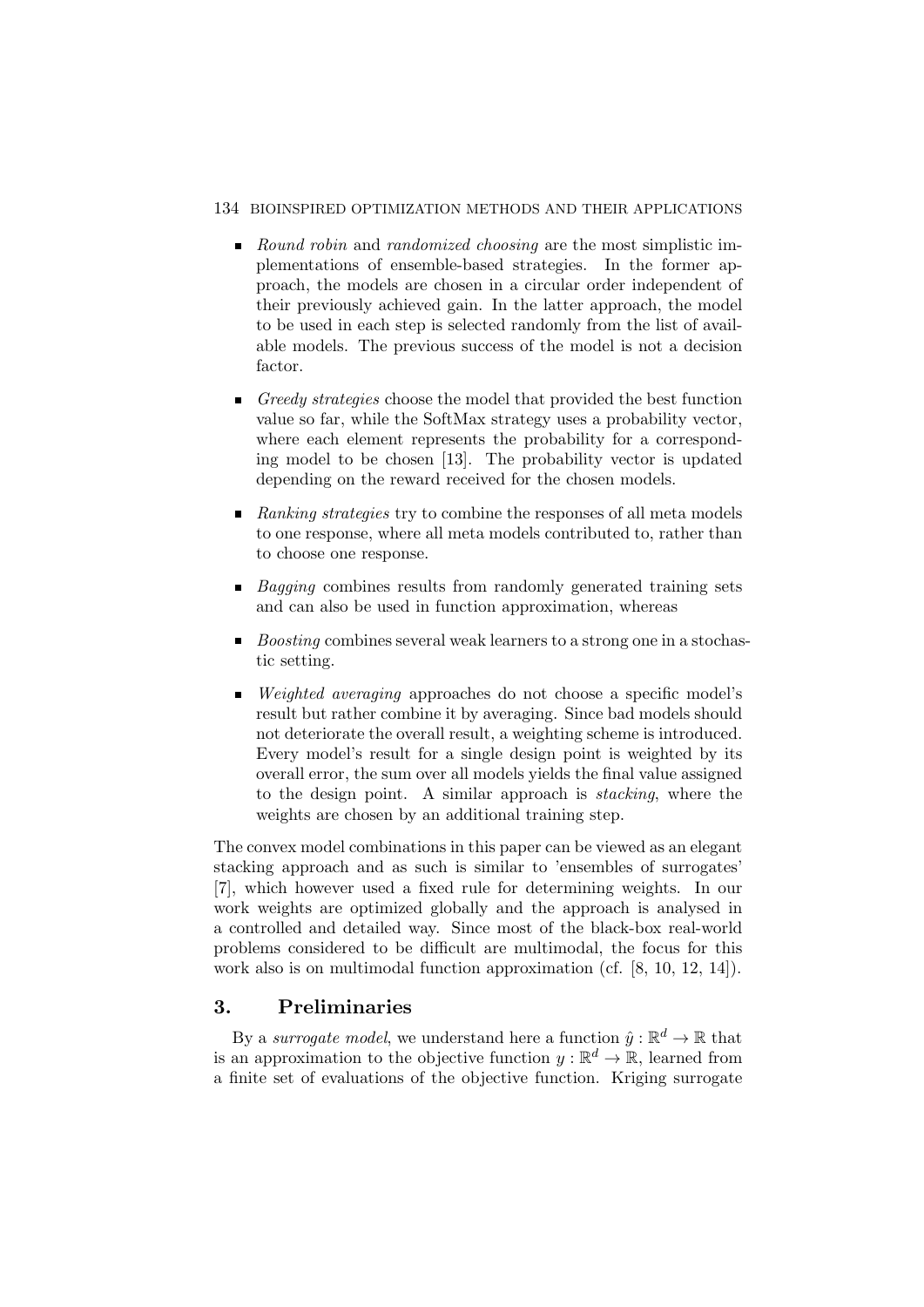models are used in our study. A set of three different kernels is used to implement the ensemble strategies. Following the definitions from [11], the correlation models can be described as follows. We consider stationary correlations of the form  $\mathcal{R}(\theta, w, x) = \prod_{j=1}^n \mathcal{R}(\theta_j, w_j - x_j)$ . The first model uses the *exponential* kernel  $\mathcal{R}(\theta, w, x) = \exp(-\theta_j |w_j - x_j|)$  the second model uses an *Gaussian* kernel  $\mathcal{R}(\theta, w, x) = \exp(-\theta_j |w_j - x_j|^2),$ whereas the third model is based on the spline correlation function  $\mathcal{R}(\theta, w, x) = \zeta(\theta_i | w_i - x_i])$  with

$$
\zeta(\epsilon_j) = \begin{cases}\n1 - 15\epsilon_j^2 + 30\epsilon_j^3 & \text{for} \quad 0 \le \epsilon_j \le 0.2 \\
1.25(1 - \epsilon_j)^3 & \text{for} \quad 0.2 < \epsilon_j < 1 \\
0 & \text{for} \quad \epsilon_j \ge 1.\n\end{cases}
$$

Here,  $\epsilon$  and  $\theta$  are hyperparameters estimated by likelihood maximization.

For generating test functions we use the Max-Set of Gaussian Landscape Generator (MSG). It computes the upper envelope of m weighted Gaussian process realizations and can be used to generate continuous, bound-constrained optimization problems [6].

$$
G(x) = \max_{i \in 1, 2, \dots, m} (w_i g_i(x)),
$$

where  $g: \mathbb{R}^n \to \mathbb{R}$  denotes an *n*-dimensional Gaussian function

$$
g(x) = \left(\frac{\exp\left(-\frac{1}{2}(x-\mu)\Sigma^{-1}(x-\mu)^{T}\right)}{(2\pi)^{n/2}|\Sigma|^{1/2}}\right)^{1/n}
$$

,

 $\mu$  is an *n*-dimensional vector of means, and  $\Sigma$  is an  $(n \times n)$  covariance matrix. Implementation details are presented in [2]. For the generation of the objective function the spotGlgCreate method of the SPOT package has been used. The options used for our experiments are shown in Table 1. With the parameter d the dimension of the objective function is specified. The lower and upper bounds  $(l \text{ and } u, \text{ respectively})$  specify the region where the peaks are generated. The value max specifies the function value of the global optimum, while the maximum function value of all other peaks is limited by  $t$ , the ratio between the global and the local optima.

# 4. Binary Ensembles

This Section analyses models which combine only two models. Convex combinations of models will be referred to as ensemble models, while the original models will be referred to as base models. We focus on positive weights, since we do not want to select models that make predictions which are anti-correlated with the results.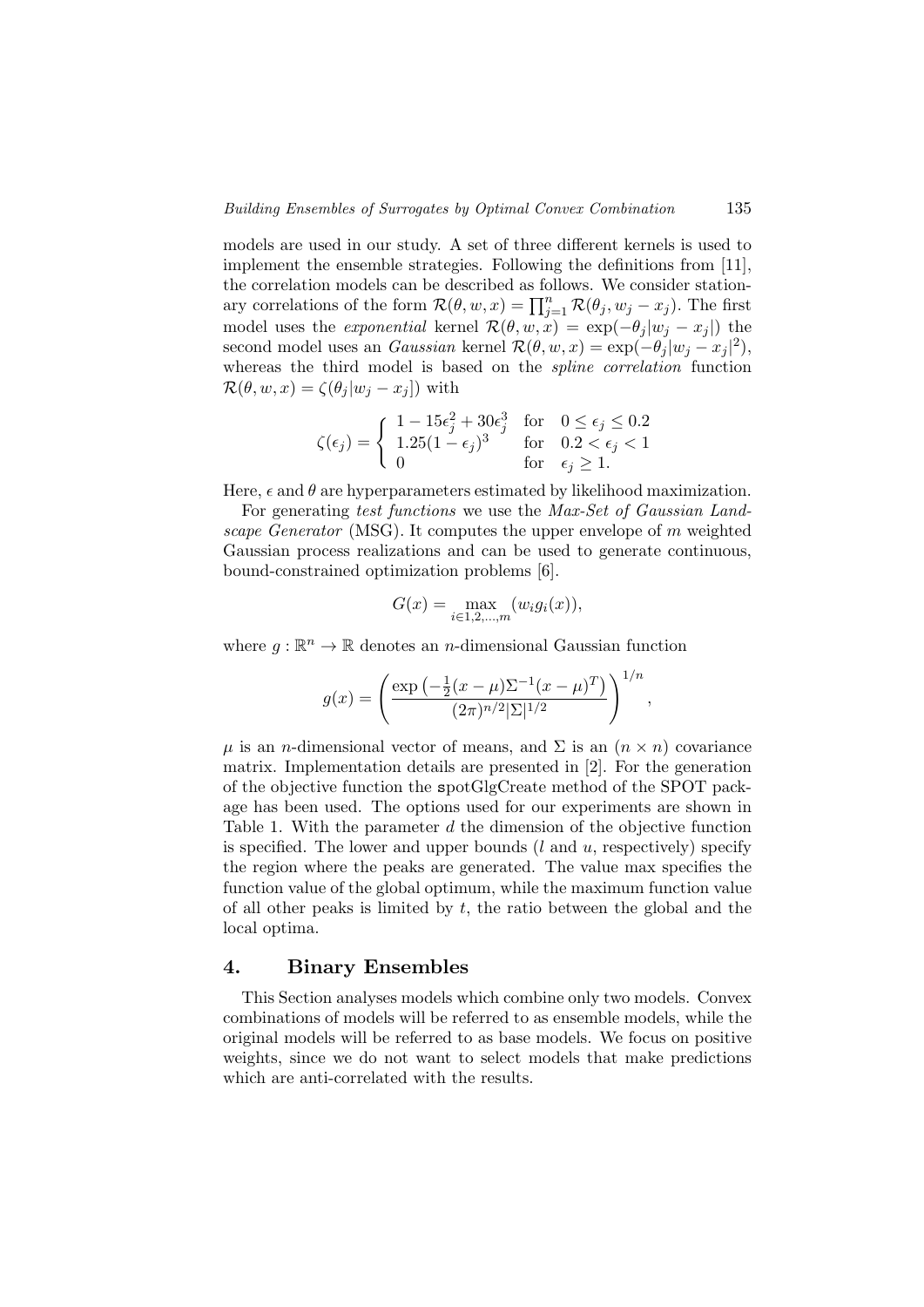| Parameter   | Description                                                    | Value                |
|-------------|----------------------------------------------------------------|----------------------|
| $d_{\cdot}$ | Dimension                                                      | $2 - 10$             |
| m           | Number of peaks                                                | $10 - 40$            |
|             | Lower bounds of the region, where peaks                        | $\{0_1,\ldots,0_d\}$ |
|             | are generated                                                  |                      |
| $\eta_L$    | Upper bounds of the region, where peaks $\{5_1, \ldots, 5_d\}$ |                      |
|             | are generated                                                  |                      |
| max         | Max function value                                             | 100                  |
|             | Ratio between global and local optima                          | 0.8                  |

Table 1: Gaussian landscape generator options

A sample of points (design) is evaluated on the objective function (MSG, for parameters see Table 1). For the sampling of the points a latin hypercube design featuring 40 design points is generated. The two base models are Kriging with exponential correlation function (referred to as  $a$ ) and Gaussian correlation function (referred to as  $b$ ). Both base models are fitted to the data and then asked to do a prediction on the testdata. The predictions  $\hat{v}$  of the ensemble models are calculated as convex combinations of the predictions of the base models.

Given a weight  $\alpha_i$ , where  $\alpha_i \in \{0.0, 0.1, 0.2, ..., 0.9, 1.0\}$ , the ensemble models can be defined as the linear combinations of the models a and b as follows:

$$
\hat{y}_n = \alpha_n \times \hat{y}_a + (1 - \alpha_n) \times \hat{y}_b \tag{1}
$$

The models are evaluated by calculating the root mean squared error (RMSE) of the predictions made during a leave-one-out cross-validation on the 40 design points.

Since randomness has been induced into the experiment by using the latin hypercube design, the evaluation process has been repeated 50 times. With each model returning one prediction for each design point in every repetition this results in a total of 2000 prediction values (40 design points  $\times$  50 repetitions) for each model.

To get a first quick insight into the result data, for each repetition the rankings of the RMSE's have been calculated. The models with  $\alpha = 0.6$ ,  $\alpha = 0.8$  and  $\alpha = 0.9$  dominate this comparison, each performing best 8 out of 50 times. The base models, a and b, performed best only in four respectively two cases out of 50. Never an ensemble model with positive weights was performing worst.

In order to achieve some comparability between the RMSE's of different repetitions all RMSE's have been repetition-wise scaled to values between zero and one, so that the scaled RMSE of the best model in one repetition is always zero and the scaled RMSE of the worst model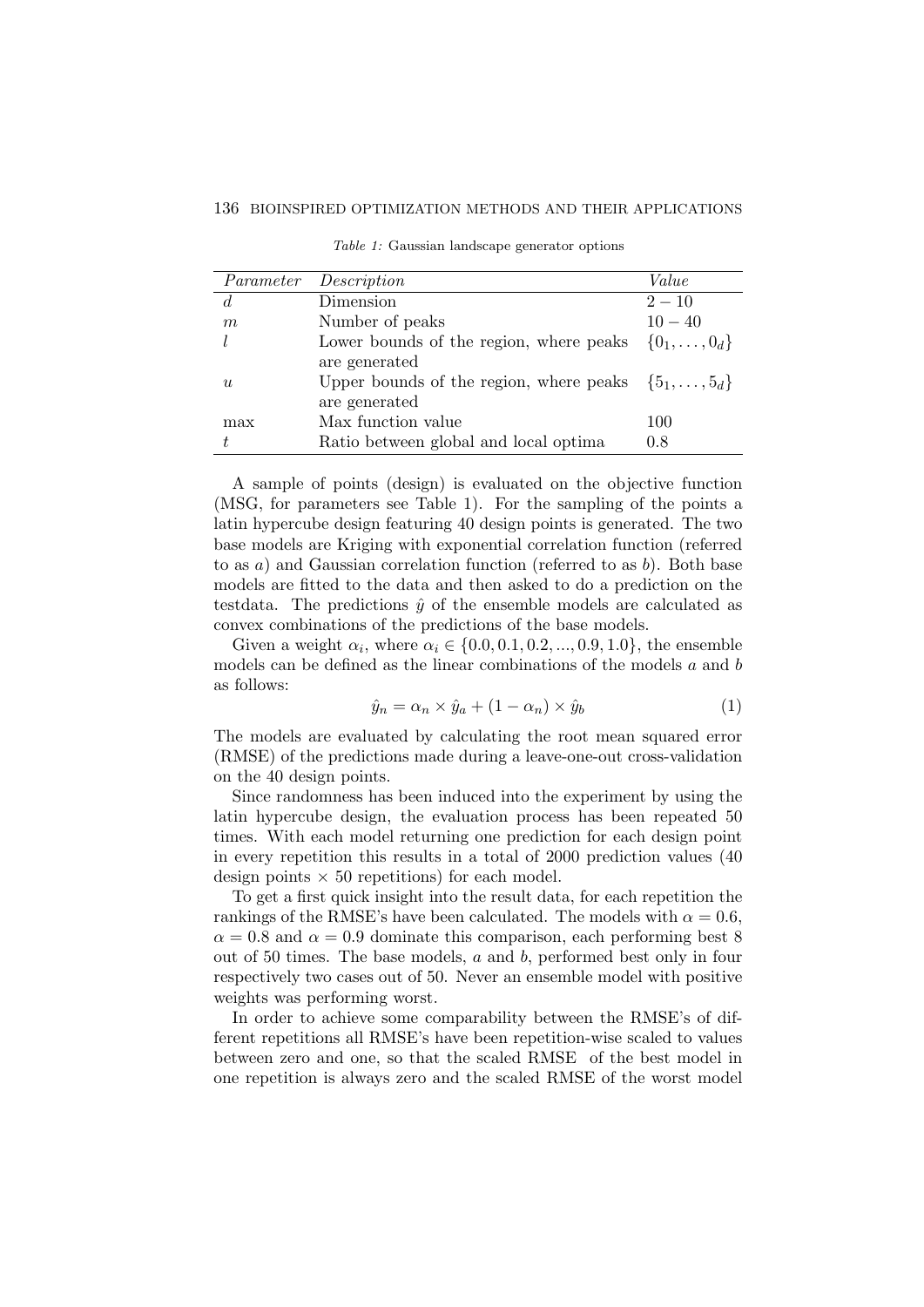

for one repetition is always 1.0. Figure 2 shows the boxplot over these

Figure 2: Boxplot over the scaled RMSE's of all models. The models are defined by an  $\alpha$ -weighted linear combination of the two base models. The results of the base models depicted on the outer rows and colored red (exponential kernel), respectively blue (Gaussian kernel). The model combination chosen as best with  $\alpha = 0.6$  is colored green. The mean value of each result bar is marked by a dot.

scaled RMSE's. It can be seen that the model a (exponential) in most of the cases performs worst since its median is 1.0 - only some outliers come closer to zero.

Model b (Gaussian) shows a larger variation in its performance. It has been the best- as well as the worst performing model each at least once. Its median and mean performances are average in comparison with all models evaluated. A parabolic tendency can be seen in the performance.

Due to the convex combination of the predictor, a prediction by the ensemble model cannot be worse but it might be better than both base models. An ensemble can only be better, if one model overestimates and the other model underestimates the objective function value. In the experiment this happens in 649 out of 2000 cases.

As a consistent method for evaluating the performance and automatically choosing the best model the following approach is proposed: Modelwise mean-, median- and 3rd quartile-values are calculated. The resulting values are ranked and the rankings summed up to one final ranking. The model that achieved the lowest value is recommended as best choice. In Fig. 2 the model recommended as best choice by this method is colored green.

## 5. Detailed Analysis on Transparent Test Cases

It can clearly be stated that for this first experiment setup the combination of two models is beneficial for the overall prediction. In this section we're going to have a closer look at possible explanations for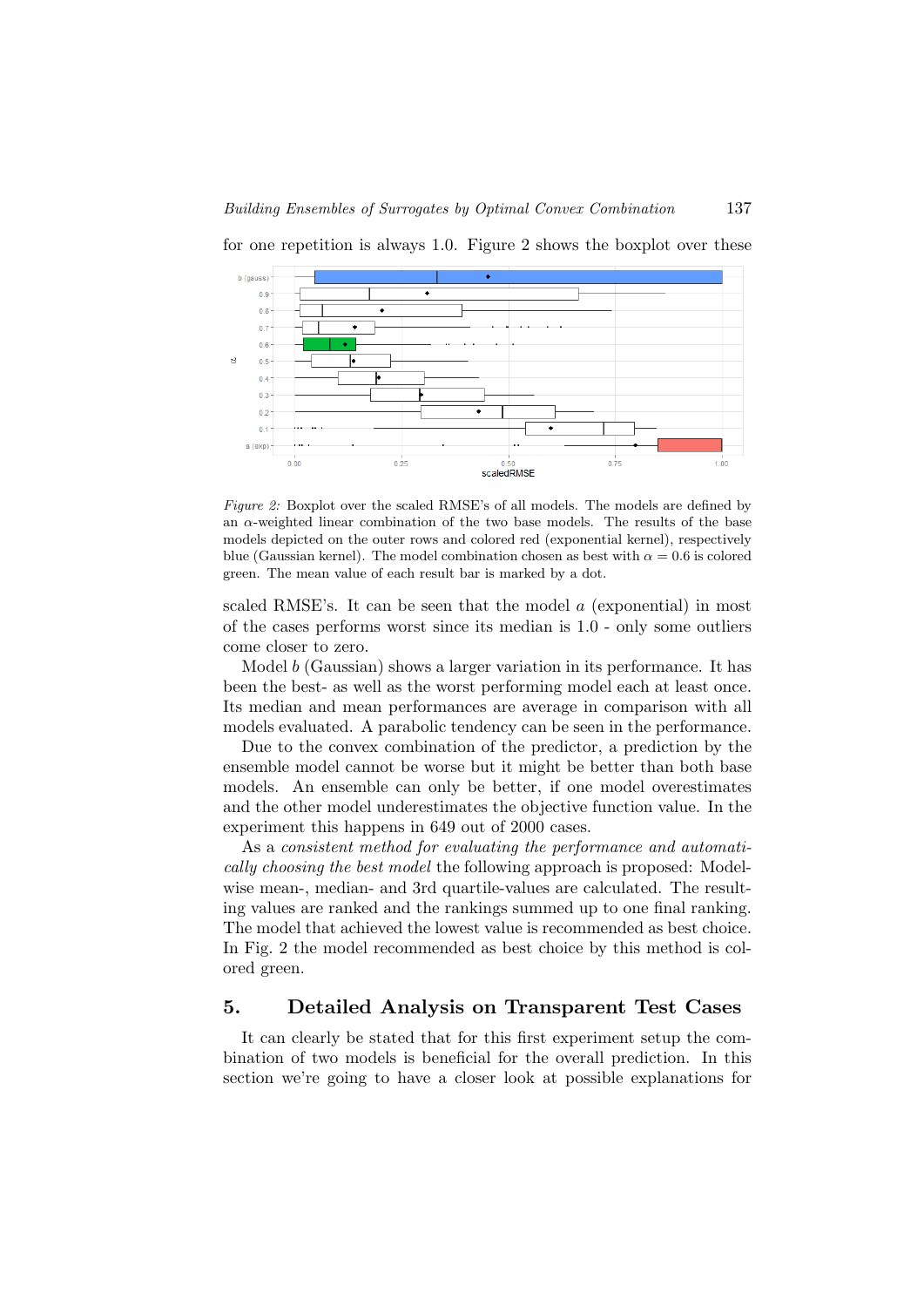the successful result. Are there problem features that encourage using ensembles and is this result generalizable.

We chose a 1D objective function to allow for a better understanding of the underlying process. This is the only change in the experimental setup. The Figs. 1 and 2 from Section 4 depict the main results of this second experiment setup. Figure 2 shows the scaled RMSE's for all models. Applying the rule defined in Section 4 names the model obtained by a linear combination with  $\alpha = 0.7$  as best choice.

Figure 1 shows only the performance of the best choice model and the base models. Each dot marks a single prediction made during the leaveone-out cross-validation. As can be seen in the plot, the predictions of the model a (exponential), marked by red dots, seem to smooth the objective function - straight segments are well met while curved segments are smoothed out.

The predictions of the model  $b$  (Gaussian), marked by the blue dots show signs of overfitting. Again straight segments are well met but when approaching local extrema the predictions start to oscillate. So the linear combination of both predictions averages positive as well as negative outliers of base models. This seems to provide some benefit to the overall experiment outcome.

Since the curves and corners in the objective function seem to make the game here, two additional experiments are set up. For these experiments two objective functions are specified featuring corners that are not continuous differentiable. For one experiment a triangle objective function is used while the other features a piecewise assembled objective function. Figure 4a shows the results for the piecewise assembled objective function. Looking at these results, we again find a strong parabolic tendency in the boxplot. Both base models have a rather large variance in their performance. The ensemble model marked as best choice has a smaller variance and performed better than the base models in nearly all cases.

The results on the triangle objective function happened to show a clear tendency towards base model b, which clearly outperformed basemodel a and thus was chosen best.

## 6. Ternary Ensembles

Next, the experiments are extended to a larger scale: The dimensionality of the objective function is increased and three base models are combined. As before Kriging models with different kernels are used, but now a third model using the spline correlation function is added.

$$
\alpha_n, \beta_n, \gamma_n \in \{0.0, 0.1, 0.2, ..., 0.9, 1.0\}, \quad \alpha_n + \beta_n + \gamma_n = 1 \tag{2}
$$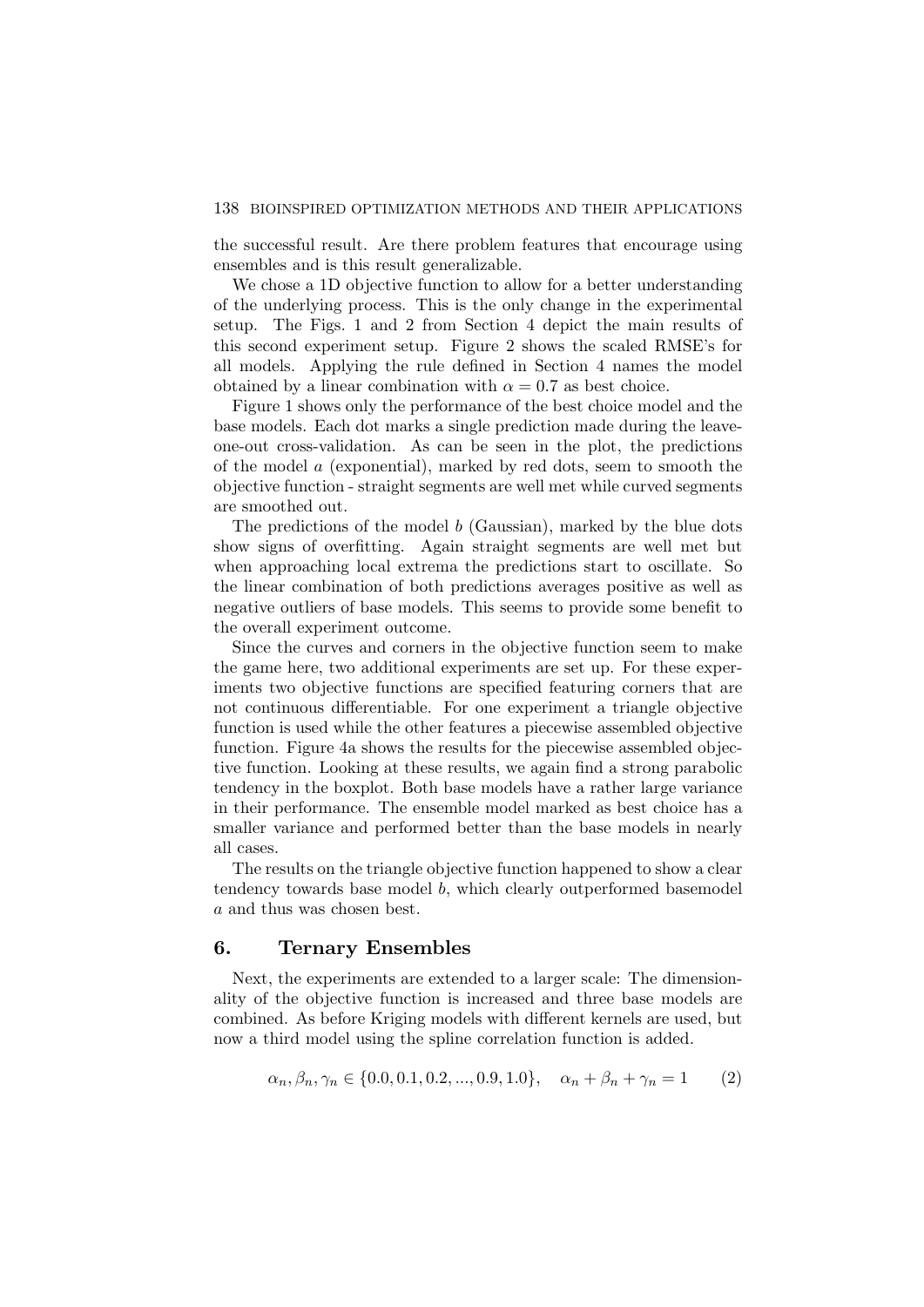

Figure 3: Results on a piecewise assembled objective function. Left hand side plot shows the scaled RMSE's. The  $\alpha$  value defines the weight for the linear combination. The ensemble obtained by a linear combination with  $\alpha = 0.5$ , here colored green, is suggested best for this experiment setup. On the right hand side all predictions done during the leave-one-out cross validation for the base models and the best model are plotted against the objective function.

For the linear combination of three base models three weights are needed, that sum up to one as specified in (2). With a step size of 0.1 for the linear combinations this results in 66 models.

Figure 4a shows the results of the first experiment using three base models. The only change that has been made to the original experiment setup, besides the number of base models, is the dimension  $d$  of the objective function and the number of peaks  $m$  generated in the Gaussian landscape. As a first step towards objective functions of higher complexity, the dimension of the objective function has been set to 4. But this change alone is not sufficient to gain a larger complexity, since without adjusting the number of Gaussian components used for generating the objective function, it rather gets less complex. Thus the number of Gaussians process trajectories is adjusted to ten times the dimension.

With the points getting smaller when approaching the center of the triangle, it can be stated, that again it is beneficial to use a convex combination of the base models.

# 7. Scaling-up to multiple models

By now, only experiments with up to three models are carried out, but the underlying goal is to evolve a system that is able to handle quite a large set of available base models. But at this point quickly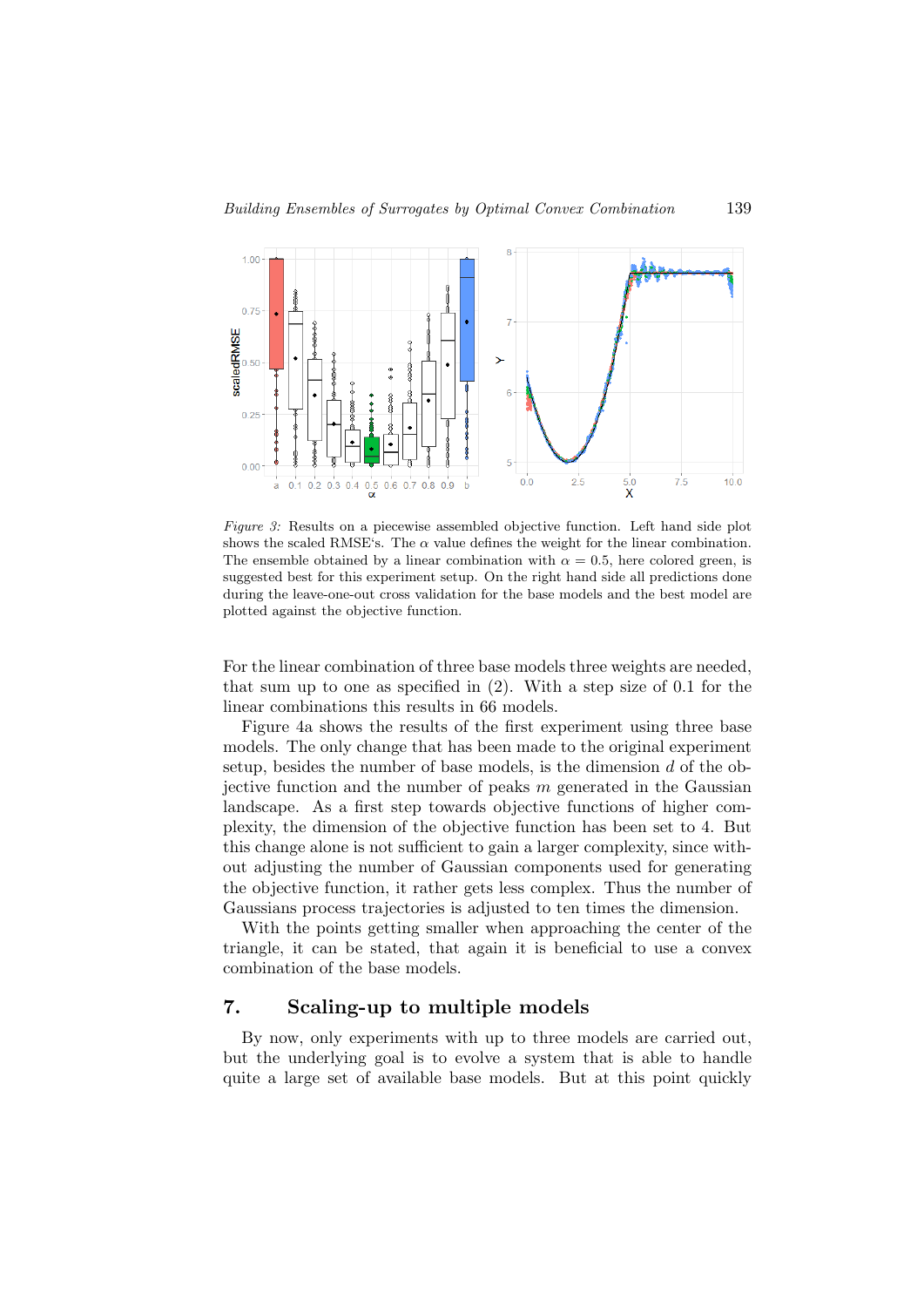#### 140 BIOINSPIRED OPTIMIZATION METHODS AND THEIR APPLICATIONS

another approach is needed, since the number of possible discretised convex combinations between a higher number of base models grows exponentially. A recursive formula is given below: There is only one setting where the first model gets all the weight (first factor in sum). In all other settings the remaining weight must be distributed on the remaining models.

$$
f(r,s) = 1 + \sum_{r^* = 1}^{r-1} f(r - r^*, s - 1), \quad f(r,1) = 1, f(1,s) = s \tag{3}
$$

The relation between number of models, the step size for the discretised convex combinations and the resulting number of linear combinations can be expressed as function of  $r$  the reciprocal of the step size and  $s$ the number of models as defined in (3). Using three base models and a step size of 0.1 as defined in (2) this results in  $f(10, 3) = 66$  linear combinations. Now thinking of combinations of 10 base models already results in  $f(10, 10) = 92378$  linear combinations.

The complexity of the search space, when increasing the number of models, quickly gets too large to do a complete evaluation of all possible convex combinations with a fixed step size of 0.1. Looking at previous results, the function that describes the performance of the models built by convex combinations up to this point only showed unimodal characteristics. This seems to be expectable due to the nature of convex combinations. We expect the function to show this characteristic also when combining larger number of models.

Thus, instead of a complete evaluation of all linear combinations, an optimization step is implemented to find the best combination. The allowed weights are restricted to a precision of two decimal places. Since the area around the optimum tends to build a plateau. This reduces the possible search space without loosing the possible best solution.

For the sake of comparability, the experiment setup here is exactly the same as the one used in Section 6. Only the process itself changed. Prior to this experiment, all convex combinations have been evaluated. Now, only the base models are evaluated initially. Other models are only evaluated during the optimization. We also stuck to the method used by the  $(1+1)$ -ES of comparing the offspring only to the parent rather than to the whole population as we did it before.

For the mutation of the weights vector  $\mathbf{v} = (\alpha, \beta, \gamma)^T$  three random samples of a normal distribution function with standard deviation of 0.16 have been drawn and added to the weight vector. Since this alone does not meet the requirements needed for a valid weight vector, the resulting vector has been adjusted in three steps: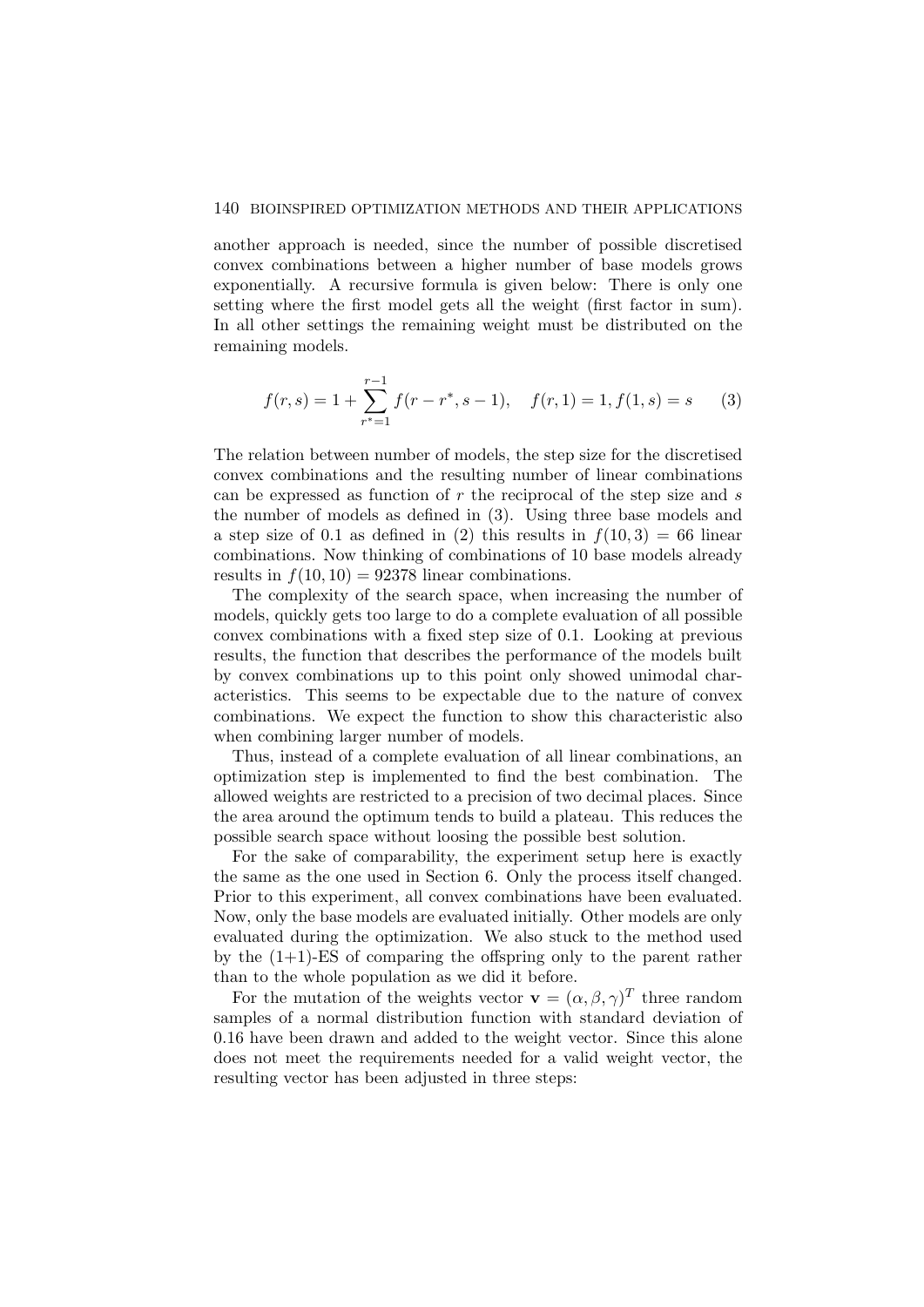

a) The optimal linear combination has been found by a complete evaluations of all linear combinations using a fixed step size of 0.1.

b) QQ-plot of BSifeg.

Figure 4: The plots show the results of the experiment set up with three base models. Each circle depicts the performance results for one model. The three base models are located on the corners of the triangle, models gained by linear combinations of only two models are located on the outer border. Circles on the inner area of the area show the results for models that were gained by linear combinations of all three base models. The size of the circles denotes the mean RMSE value, the color the standard deviation. The model proposed as best choice is marked by an additional white circle.

1 If 
$$
\min(\alpha, \beta, \gamma) < 0
$$
 then  $\mathbf{v} \leftarrow \mathbf{v} - (\min(\alpha, \beta, \gamma), \dots, \min(\alpha, \beta, \gamma))^T$ ,

$$
2 \mathbf{v} \leftarrow \mathbf{v}/(\alpha + \beta + \gamma),
$$

3 Round the values  $\alpha, \beta, \gamma$  to two decimal places so, that  $\alpha + \beta + \gamma =$ 1.

For this experiment we allowed a maximum of 100 individuals to be evaluated. Within these bounds already the 35th evaluated individual has been the best individual found in this run. Figure 4b depicts the results of this optimization step. As before, the best individual is marked by a white circle. However, since determination of optimal weights in the linear model is a non-linear optimization problem, we cannot guarantee the optimality of the proposed weights. So far, we have achieved similar results in repeated runs and on different objective functions. Due to space constraints, statistical validation is however left to future work.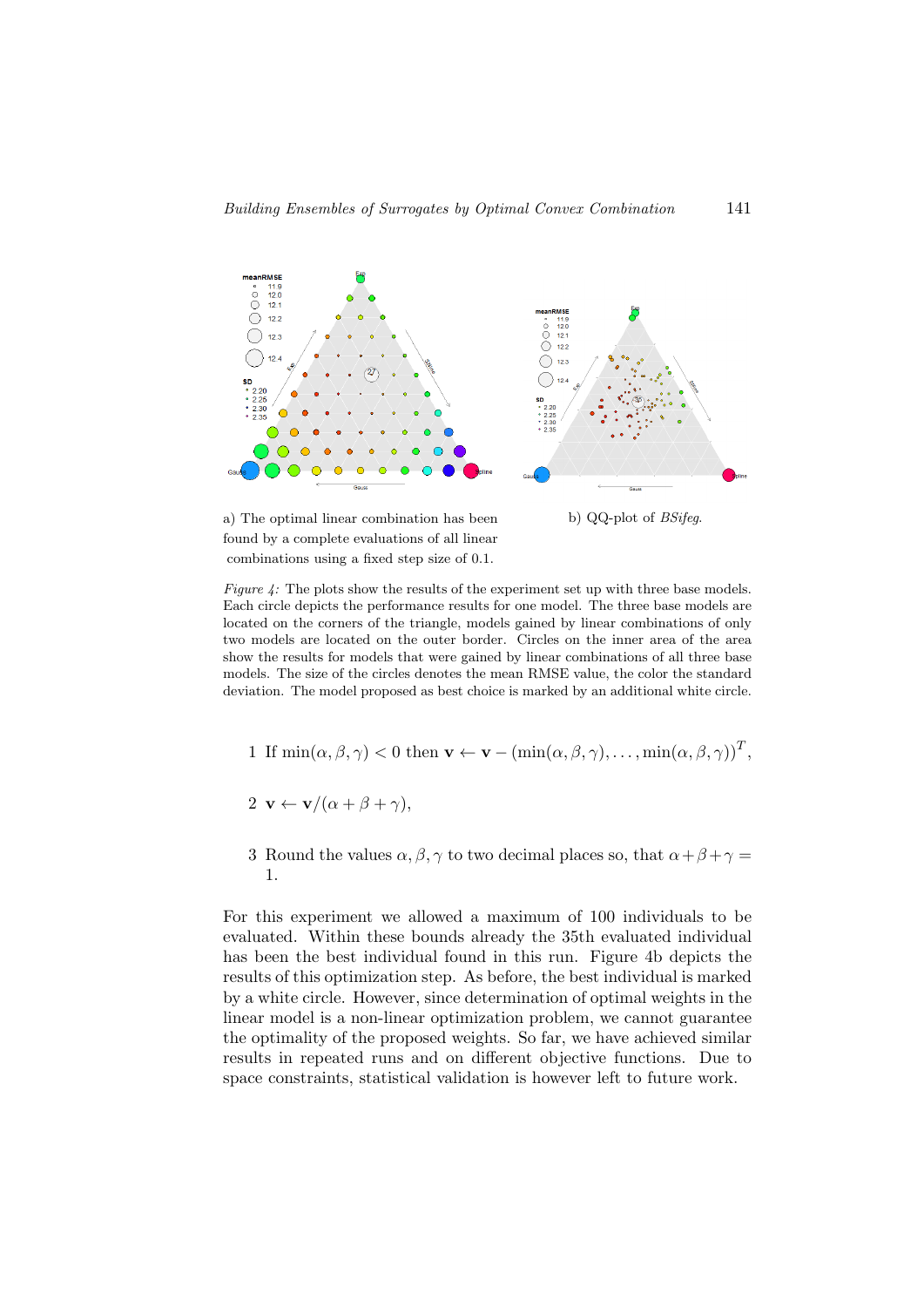#### 142 BIOINSPIRED OPTIMIZATION METHODS AND THEIR APPLICATIONS

## 8. Discussion and Outlook

Reconsidering the research questions from Section 1, it was shown that convex linear combinations of predictors can generate better results than model selection (Q-1). A system, which finds optimal linear combinations, was presented in Section 4. As a possible explanation a compensation of outliers was found, an effect that occured in particular in non-smooth objective functions (Q-2). The corresponding experiments were extended to a larger scale, in terms of dimensionality as well as number of models, in Section 6 with results indicating that the methods are scalable (Q-3). Finally, in Section 7, we proposed a method to include even more base models to the system, showing that evolutionary optimization can be an effective tool for finding optimal convex combinations. With this method the foundation has been created for a larger system including all available models. Although research questions (Q-2) and (Q-3) could be partially answered, larger studies are required to statistically confirm scalability and find in depth explanations.

In summary, convex combination of models are a promising approach in situtations where several types of models are available. if the user does not know, which model to choose, a linear combination might be a promising approach. An interesting aspect about convex combinations is that they are easy to interpret and that weights in the linear model can shed some light on the relevance of certain models and illustrate, which model is active.

Ideas and questions that will be discussed in future work are:

- Experiments featuring more base models, also including other types of models.
- Extensive analysis of the influence of objective function attributes on the experiment outcome. The results of Section 5 suggest, that particularly piecewise assembled objective functions might be of special interest.
- Studies also allowing other operations than simple convex combinations only: Does increasing the model complexity of model combinations yield much better results?
- Comparing to approaches that chose fixed weights [7].

Acknowledgement: This work has been supported by the Bundesministeriums für Wirtschaft und Energie under the grants KF3145101WM3 und KF3145103WM4. This work is part of a project that has received funding from the European Unions Horizon 2020 research and innovation program under grant agreement No 692286.